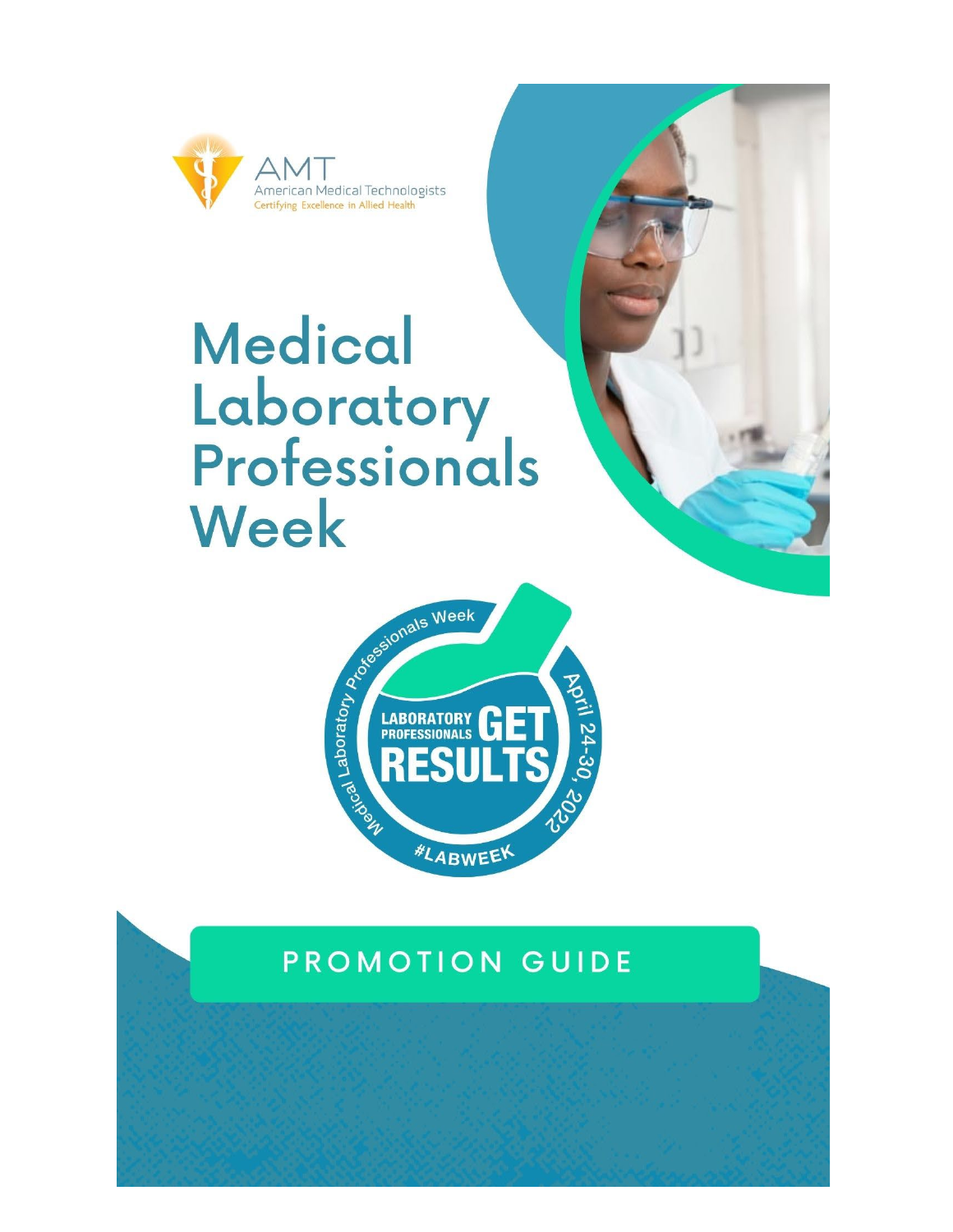#### **Table of Contents**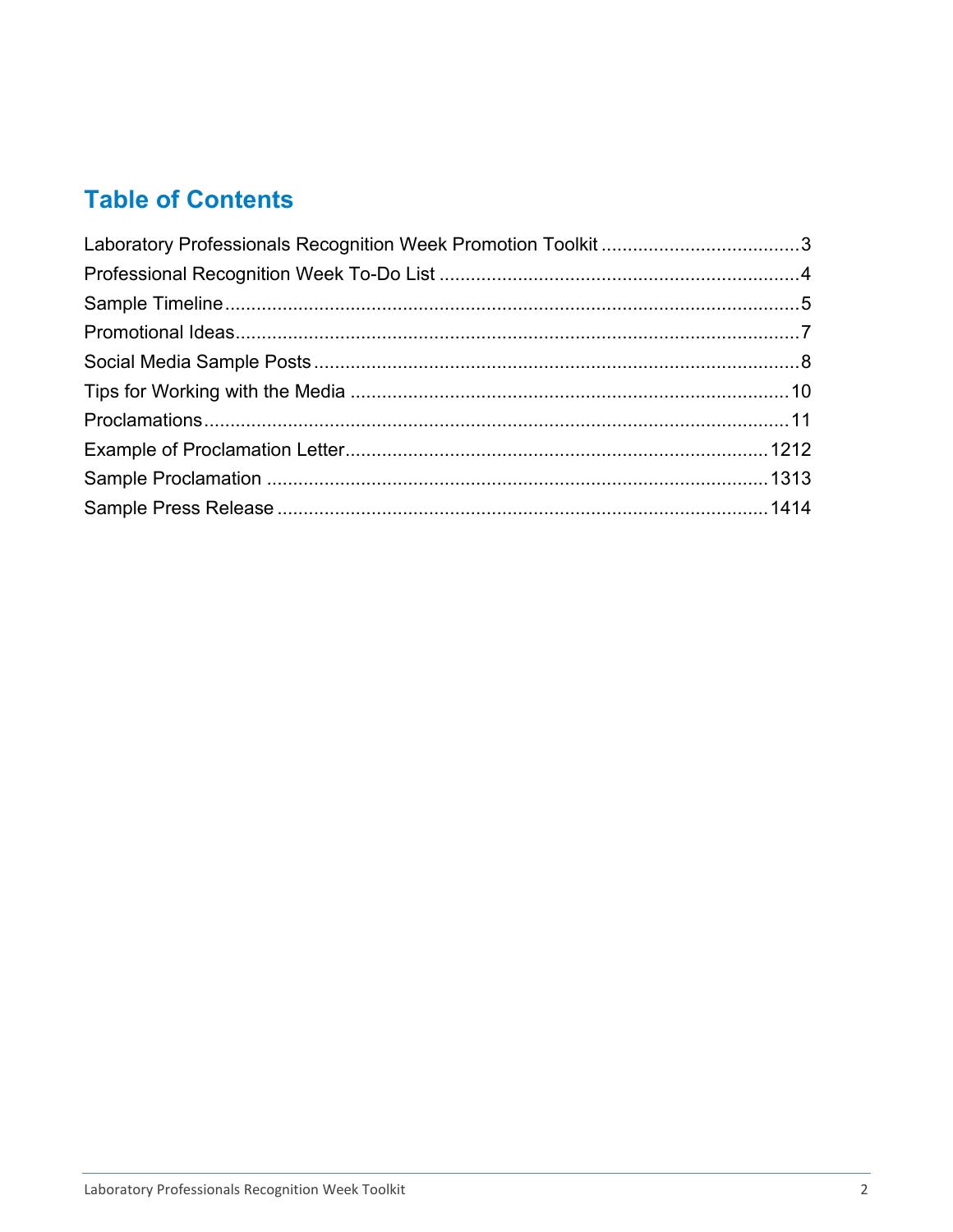## <span id="page-2-0"></span>**Week Promotion Toolkit**

**Laboratory Professionals Recognition**<br>
Week Promotion Toolkit<br>
Laboratory professionals (MT, MLT, MDT, CMLA, CLC)<br>
and American Medical Technologists (AMT) will be<br>
celebrating Medical Laboratory Professionals<br>
Recognitio Laboratory professionals (MT, MLT, MDT, CMLA, CLC) and American Medical Technologists (AMT) will be celebrating Medical Laboratory Professionals Recognition Week (MLPW), April 24-30, 2022. Please join AMT and more than 15 other laboratory organizations in promoting and raising awareness for this important event that recognizes the vital work of laboratory professionals in healthcare. This step-by-step promotion toolkit includes:

- Suggested event timelines and tasks
- Ideas for games and contests
- **Editable documents, such as press releases** and proclamations
- **[Online store for purchasing MLPW](https://www.jimcolemanstore.com/lab/products/lab-week-get-results.html) gear**



Thank you for joining AMT and laboratory professionals across the country in celebrating National Medical Laboratory Professionals Recognition Week. If you have any questions or special requests, please contact AMT at: [recognitionweeks@americanmedtech.org.](mailto:recognitionweeks@americanmedtech.org) We can't wait to see how you will be celebrating!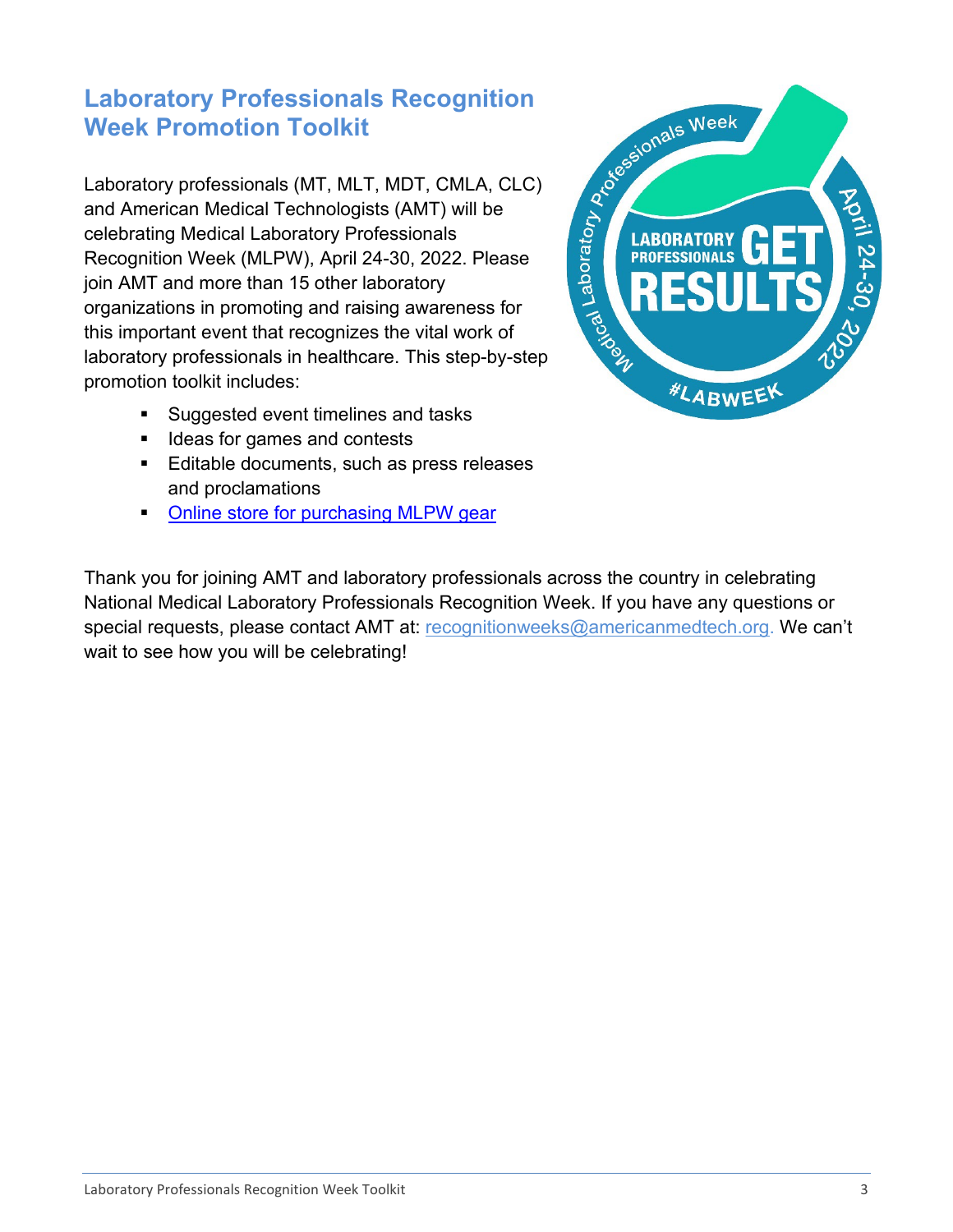#### <span id="page-3-0"></span>**To-Do List**

- $\Box$  Choose a coordinator/chair and two-three other individuals to help plan promotion/event activities at your workplace or school.
- $\Box$  Set-up planning meeting with professional recognition week committee members at least three months prior to event.
- $\Box$  Research and download AMT's resources for the recognition week such as logos, posters, and promotional items for purchase at



[https://americanmedtech.org/Members/Member-Support/Recognition-Weeks#med-lab/tab](https://americanmedtech.org/Members/Member-Support/Recognition-Weeks%23med-lab/tab)

- $\Box$  Decide how many and what kind of events/activities to plan. Promotion ideas/suggestions are included in this guide.
- $\Box$  Develop a budget for promotional materials, food, and space (if necessary.)
- $\Box$  Make a list of all those who might be interested in hearing about your celebration, including individuals or groups within your own work setting, local media, governor/mayor, local schools, and other healthcare providers, such as hospitals, laboratories, medical offices and clinics.
- $\Box$  Call the local hospitals, laboratories, clinics, doctor offices and schools in your area to see if they are planning any activities. Coordinating with others may not only provide you with ideas but may also make for a more effective celebration in the community.
- $\Box$  Send out letters to the governor/mayor requesting a proclamation (template included at the end of this guide.)
- $\Box$  Send out a press release to the media (template included with this guide) announcing your activities. Make sure to include contact information.
- $\Box$  Send information to the "Calendar of Events" sections of your local newspapers, community venues (e.g., the library) and neighborhood online event sites such as NextDoor.
- $\Box$  Develop and send out emails or postcards. The material should include a list of activities planned and contact information.
- $\Box$  AMT also sponsors contests and other fun activities during the week. Be sure to share these social media posts, emails and online community information with your local contacts.
- $\Box$  Let AMT know how you celebrated the event by emailing photos to [recognitionweeks@americanmedtech.org.](mailto:recognitionweeks@americanmedtech.org) We may post them on our social media outlets and/or in *Pulse* magazine.
- $\Box$  Send thank you letters or emails to all individuals who helped with the events/activities.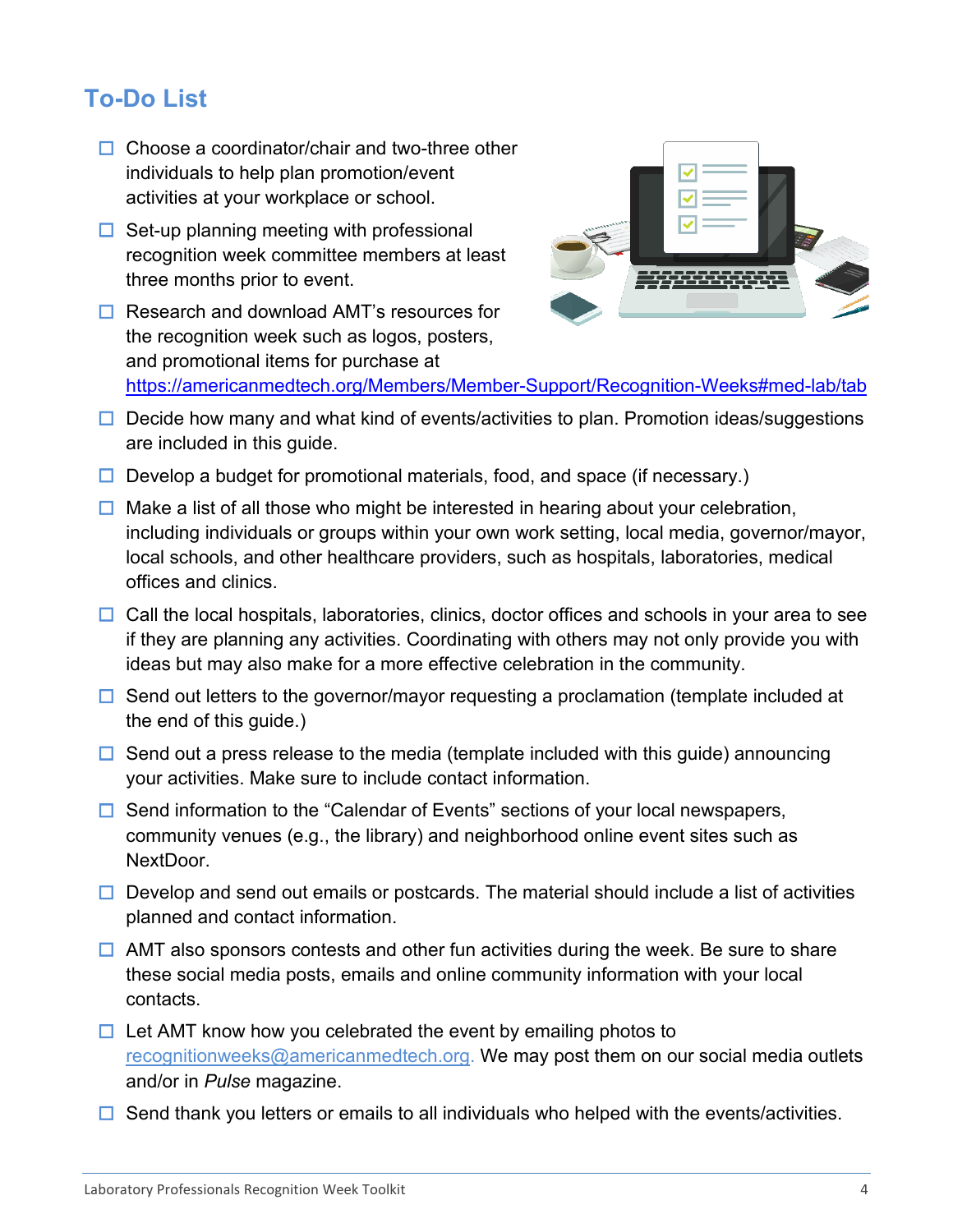#### <span id="page-4-0"></span>**Sample Timeline**

#### **January**

- $\Box$  Choose a contact person/chair for the National Medical Laboratory Professionals Recognition Week.
- $\Box$  Form a committee of two to three people.
- $\Box$  Meet to begin planning. Review the promotional toolkit. Assign someone to contact the schools and other healthcare providers and labs in the area before the next meeting to see what they are doing.
- $\Box$  Meet again to continue planning. Develop a budget and assign tasks, such as:
	- 1. Developing promotional material
	- 2. Contacting the media
	- 3. Sending out letters to the governor and mayor requesting a proclamation
	- 4. Sending out promotional material to local community newspapers and venues
	- 5. Ordering promotion items
	- 6. Planning each separate activity or event
	- 7. Picture taking at the events
	- 8. Writing the wrap-up and thank you notes

#### **February**

- $\Box$  Review plans for activities and events.
- $\Box$  Develop promotional materials.
- $\Box$  Finalize the mailing list.
- $\Box$  Send out a proclamation request to the mayor/governor, press release, and listings to the local newspapers and other community venues for inclusion in "Calendar of Events" sections.
- $\Box$  Order promotional items (allow three-five weeks production time.)

#### **March**

- $\Box$  Email/mail notices of events/activities.
- $\Box$  Review all details and finalize any promotion or event details.

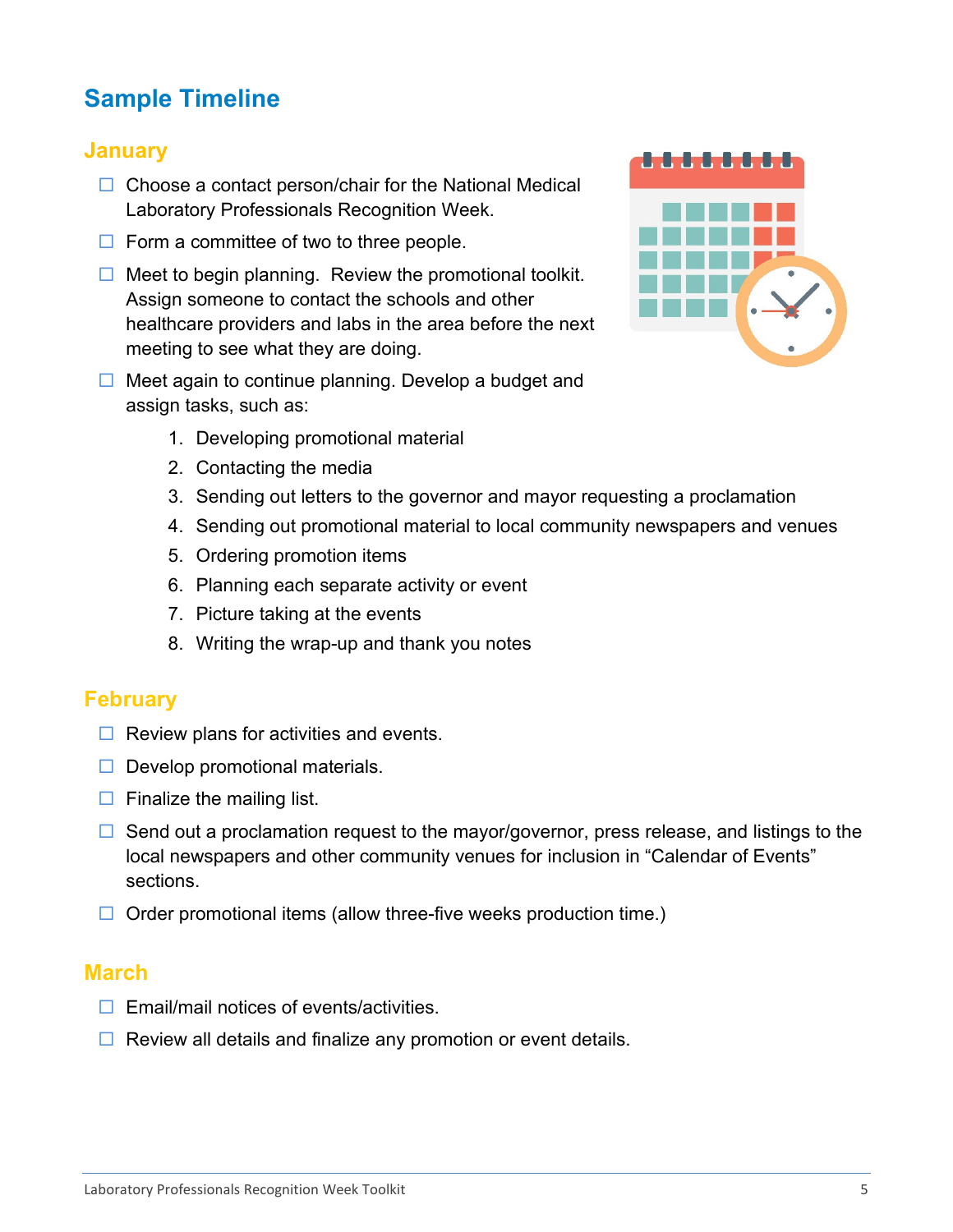#### **April**

- $\Box$  Make sure all promotional items have arrived.
- $\Box$  Confirm all events/activities and ensure volunteers know what to do.
- $\Box$  Get everyone excited about the week by posting items on social media, employee intranet and/or website.

#### **Week of Event**

- $\Box$  Check in with everyone involved to make sure they understand assignments and deadlines for designated duties.
- $\Box$  Communicate often during the week, get everyone involved, and most of all, have fun.
- $\Box$  Meet to recap the week on Friday or following Monday. Obtain feedback from volunteers on the events/activities.
- $\Box$  Do a write-up on what went well, what you would do again, and what didn't work. Also, make sure you note suggestions from others on activities/events for next year.
- $\Box$  Send thank you notes to all volunteers and any donations or in-kind gifts you received.
- <span id="page-5-0"></span> $\Box$  Email AMT any pictures from the event.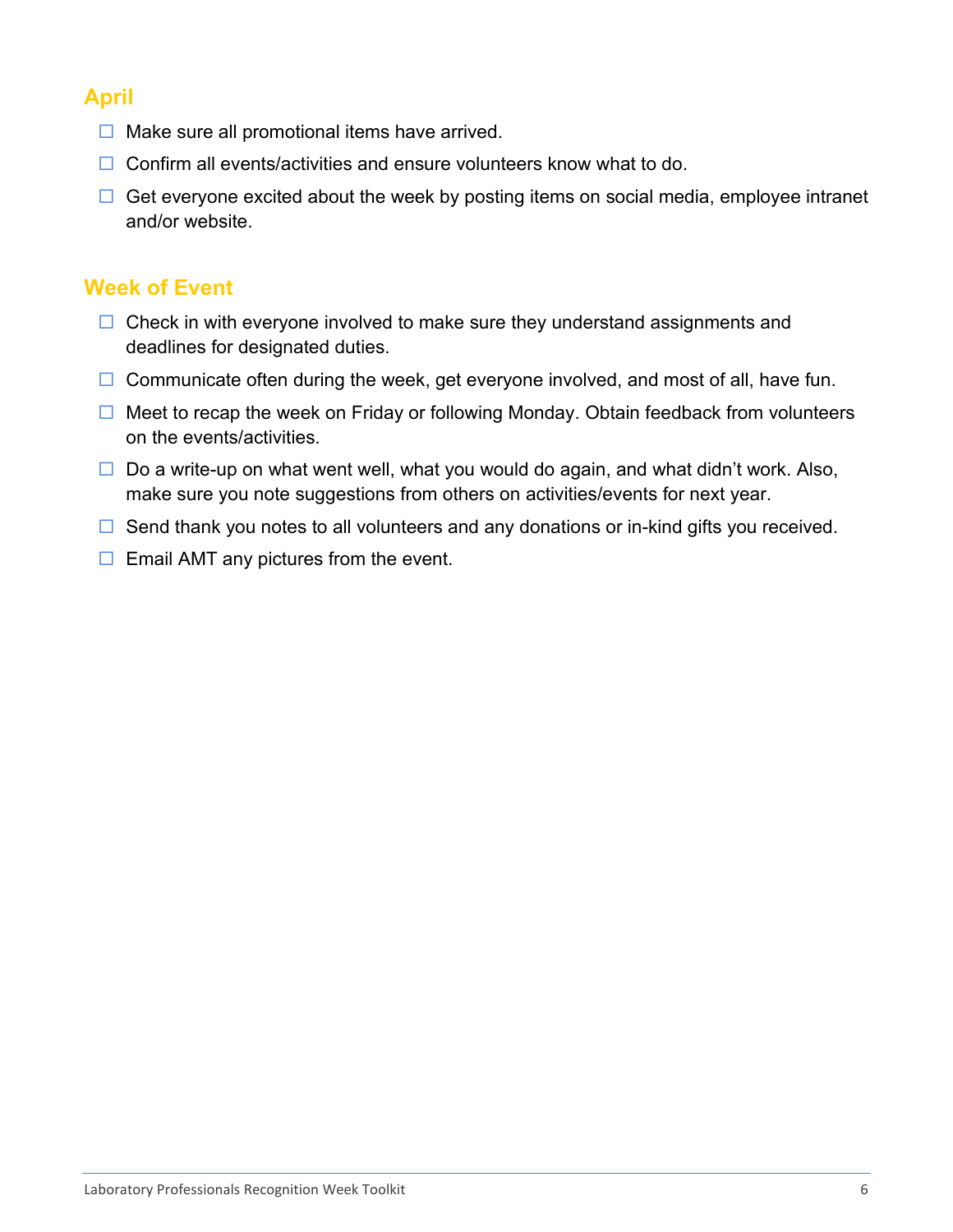#### **Promotional Ideas**

- $\Box$  Post information on the recognition week on your organization, school or employer website or provide information for internal newsletters, intranet and social media.
- $\Box$  Place banners, posters, etc. within your workplace/school in high-traffic areas to help celebrate the week.



- $\Box$  Order promotional items and have everyone wear them during the week.
- $\Box$  Develop a short quiz, crossword puzzle or other game and award prizes to the winners.
- $\Box$  Sponsor career information booths at local high schools or for the general public (for example at your local library). Offer to visit high schools and promote laboratory careers. Have posters or other promotional items, such as pens or stickers as souvenirs.
- $\Box$  Sponsor local high school students to shadow a laboratory professional for a day at work.
- $\Box$  Celebrate with your colleagues/other students, your organization/school or others in the community by sponsoring a food-related function (picnic, potluck dinner, hot dog stand, ice cream social) or an activity (such as a softball or volleyball game).
- $\Box$  Email flyers/brochures to the local community and to other healthcare providers.
- $\Box$  Email press releases to the media, proclamation requests to the mayor/governor and listings to the local newspapers.
- <span id="page-6-0"></span> $\Box$  With permission, take photos of events and tag on social media or send to your workplace or school contacts.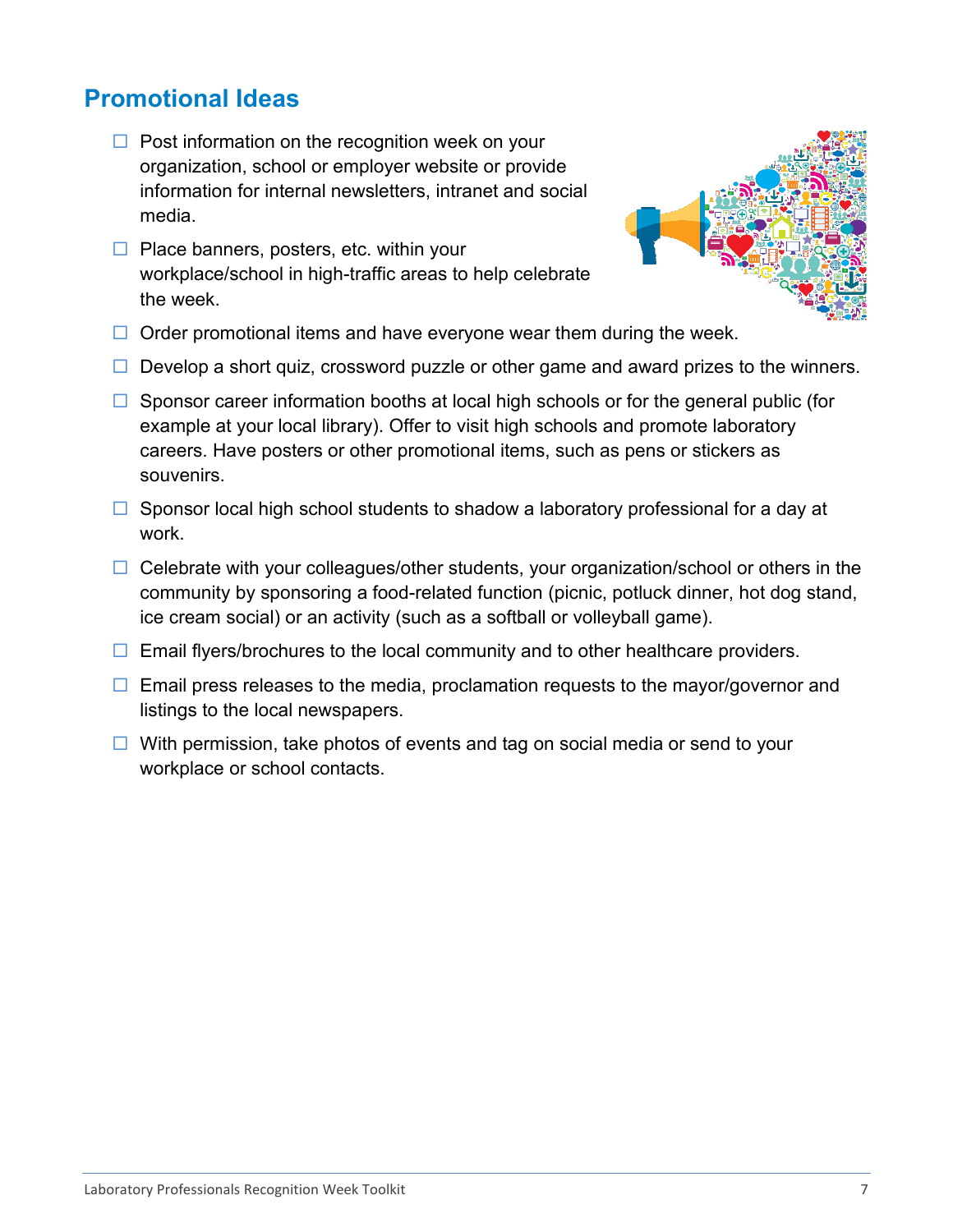#### **Social Media Sample Posts**

Use the social media messages below to congratulate your laboratory students or recognize your employees/coworkers and educate your followers on the laboratory professionals' vital role in the health care profession.

Download Medical Laboratory Professionals Recognition Week images to use on your posts

- Instagram Image
- Facebook/LinkedIn/Twitter Image

#### **General**

#### **Facebook/Instagram**

National Medical Laboratory Professionals Recognition Week, (MLPW), is taking place April 24-30, 2022. Laboratory professionals' play a vital role in maintaining patient health and wellbeing. #LabWeek #AMTLabWeek

#### **LinkedIn**

National Medical Laboratory Professionals Recognition Week, (MLPW), is taking place April 24-30, 2022. Laboratory professionals' play a vital role in patient health and well-being! #LabWeek #AMTLabWeek

#### **Twitter**

National Medical Laboratory Professionals Recognition Week, (MLPW), is taking place April 24-30, 2022. Laboratory professionals' play a vital role in patient health and well-being! #LabWeek #AMTLabWeek

#### **For Employers**

#### **Facebook/Instagram**

National Medical Laboratory Professionals Recognition Week, (MLPW), is taking place April 24-30, 2022. We want to take this opportunity to thank all the laboratory professionals that we work with on a daily basis and recognize the vital role they play in maintaining patient health and well-being. #LabWeek #AMTLabWeek

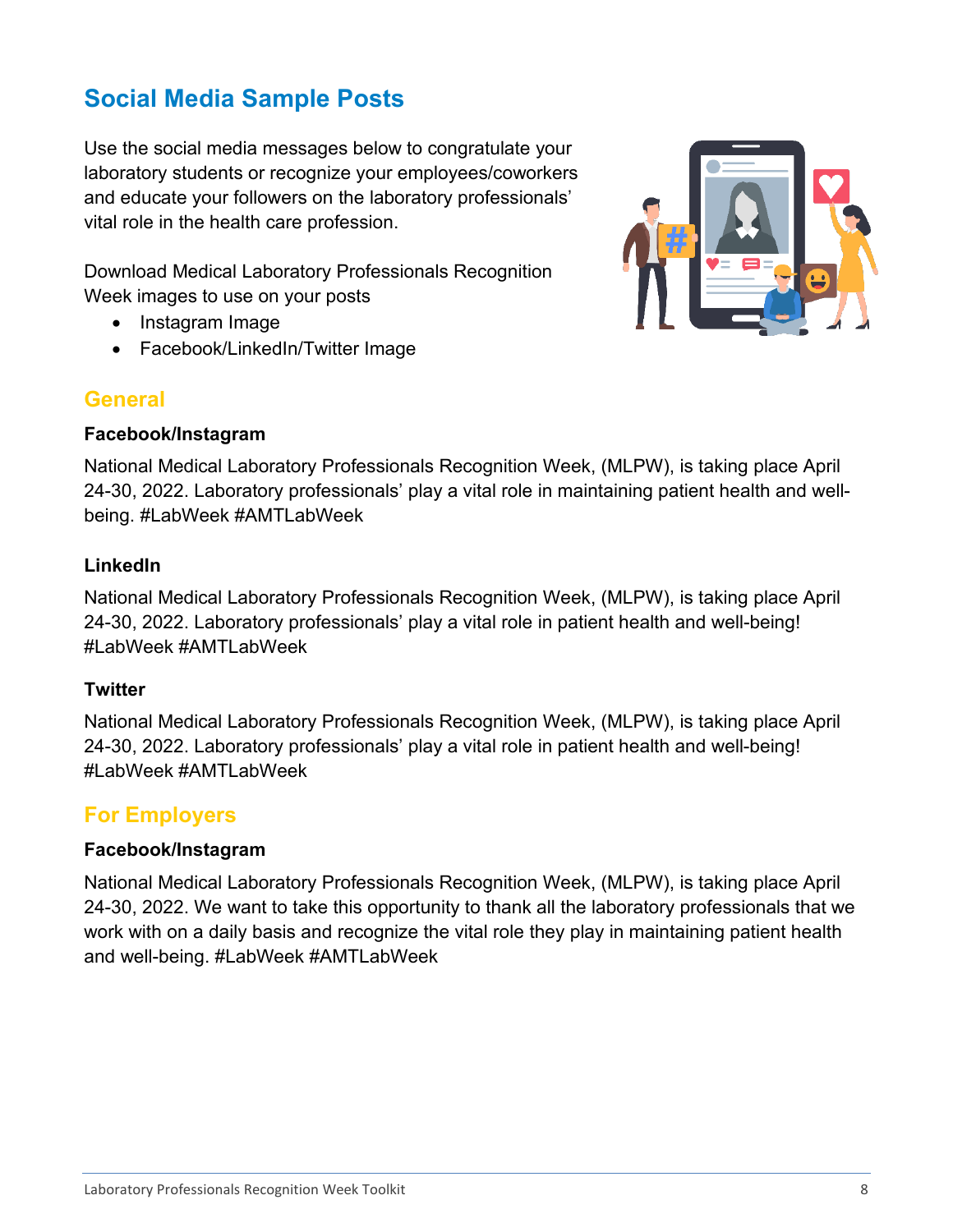#### **LinkedIn**

National Medical Laboratory Professionals Recognition Week (MLPW) is taking place April 24- 30, 2022. We want to take this opportunity to thank all the laboratory professionals that we work with on a daily basis and recognize the vital role they play in maintaining patient health and well-being. #LabWeek #AMTLabWeek

#### **Twitter**

National Medical Laboratory Professionals Recognition Week (MLPW) is April 24-30, 2022. Thank you to all the laboratory professionals we work with for the vital role you play in healthcare. #LabWeek #AMTLabWeek

#### **For Schools**

#### **Facebook/Instagram**

National Medical Laboratory Professionals Recognition Week, (MLPW) is taking place April 24- 30, 2022. We want to take this opportunity to congratulate our lab students for the hard work they are doing to enter the profession. #LabWeek #AMTLabWeek

#### **LinkedIn**

National Medical Laboratory Professionals Recognition Week (MLPW) is taking place April 24- 30, 2022. We want to take this opportunity to congratulate our laboratory students for the hard work they are doing to enter the profession. #LabWeek #AMTLabWeek

#### **Twitter**

<span id="page-8-0"></span>National Medical Laboratory Professionals Recognition Week, (MLPW) is April 24-30, 2022. We want to congratulate our laboratory students for the hard work they are doing to enter the profession. #LabWeek #AMTLabWeek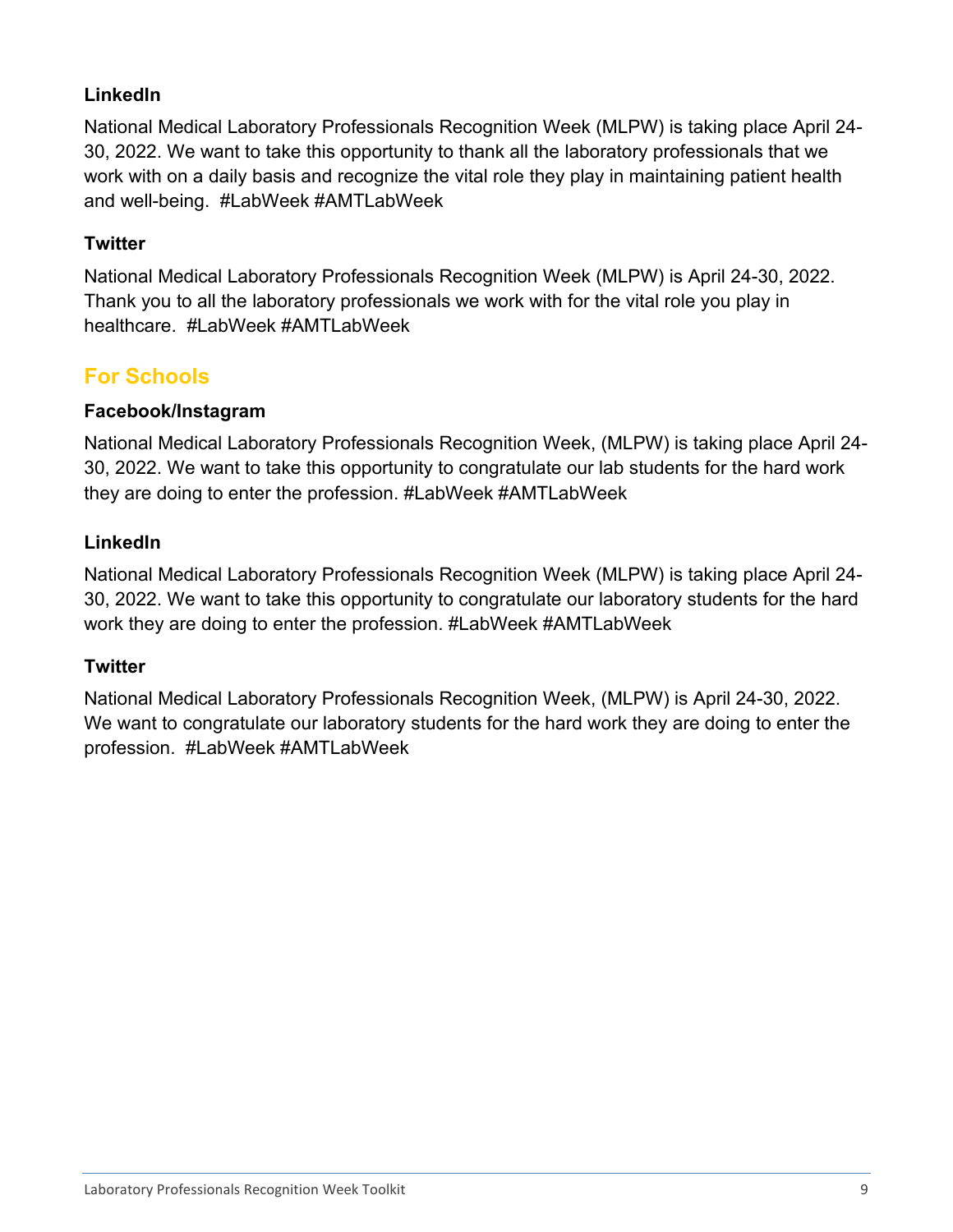#### **Tips for Working with the Media**

- $\Box$  Email a press release with complete details, including time, date and reason why the event is important to local papers, television and radio stations, hospitals, laboratories, medical offices and schools no later than one month before the event, preferably earlier. If using the press release provided, be sure to include your name, phone number and email in the space provided for the contact.
- $\Box$  If an editor should follow-up be prepared to provide further information about the event and the profession's vital role in healthcare.
- <span id="page-9-0"></span> $\Box$  Include a picture (or logo) with the press release whenever possible

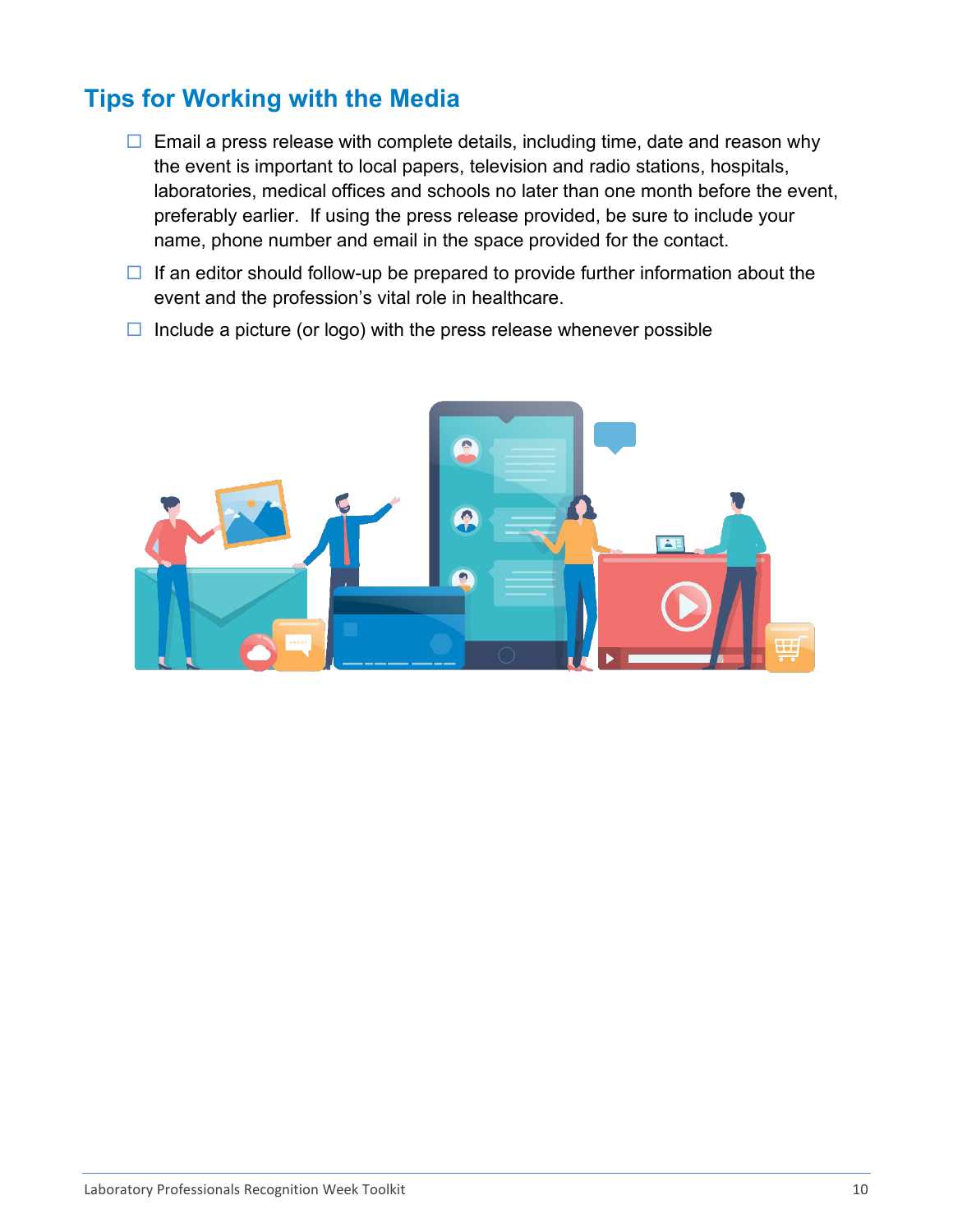Laboratory Professionals Recognition Week Toolkit 11 and 11 and 11 and 11 and 11 and 11 and 11 and 11 and 11 and 11 and 11 and 11 and 11 and 11 and 11 and 11 and 11 and 11 and 11 and 11 and 11 and 11 and 11 and 11 and 11 a

#### **Proclamations**

Mayoral or gubernatorial proclamations are a unique promotion idea that requires little time to obtain but has significant benefits. Elected public officials or school officials generally welcome the opportunity to participate in such events.

Procedures for arranging a proclamation signing ceremony vary among states, cities and schools. A general outline is given below.

#### **Arranging a Proclamation Signing**

- $\Box$  Obtain the telephone number of the mayor or governor's office or search online to see if there is an email or form that needs to be submitted. Request the proclamation as far in advance as possible. Be flexible in setting a date for a proclamation signing.
- $\Box$  When you call the official's office, say that you wish to talk to someone about requesting the mayor or governor sign a proclamation.
- Introduce yourself and include your name, title, and employer. Please tell the person**:** "National Medical Laboratory Professionals Recognition Week will be observed nationally, April 24-30, 2022. I would like to ask the (mayor/governor), to sign a proclamation designating that week as National Medical Laboratory Professionals Recognition Week in this (city/state). Would it be possible to send a letter or email explaining the week and provide suggested wording for a proclamation? If so, can you please provide me with the proper address and email." A sample letter is shown below.
- $\Box$  Mark a date on your calendar (about two weeks in the future) to follow-up if you have not had a response. When the person responds, offer to meet with the person in advance of the signing.
- $\Box$  Once a date has been set, determine whether newspapers, TV or radio stations will be contacted by their office. If not, invite the media to attend. Prepare press releases and background information on MLPW to be distributed to the media, either in advance of the ceremony or at the actual signing.
- $\Box$  If the governor or mayor's official photographer will not be present, request that one of your members take pictures. Send the photos to AMT at [recognitionweeks@americanmedtech.org.](mailto:recognitionweeks@americanmedtech.org)
- $\Box$  After the ceremony, send a thank-you note to the (mayor/governor), as well as the person who helped arrange the signing. This helps to establish a future relationship.

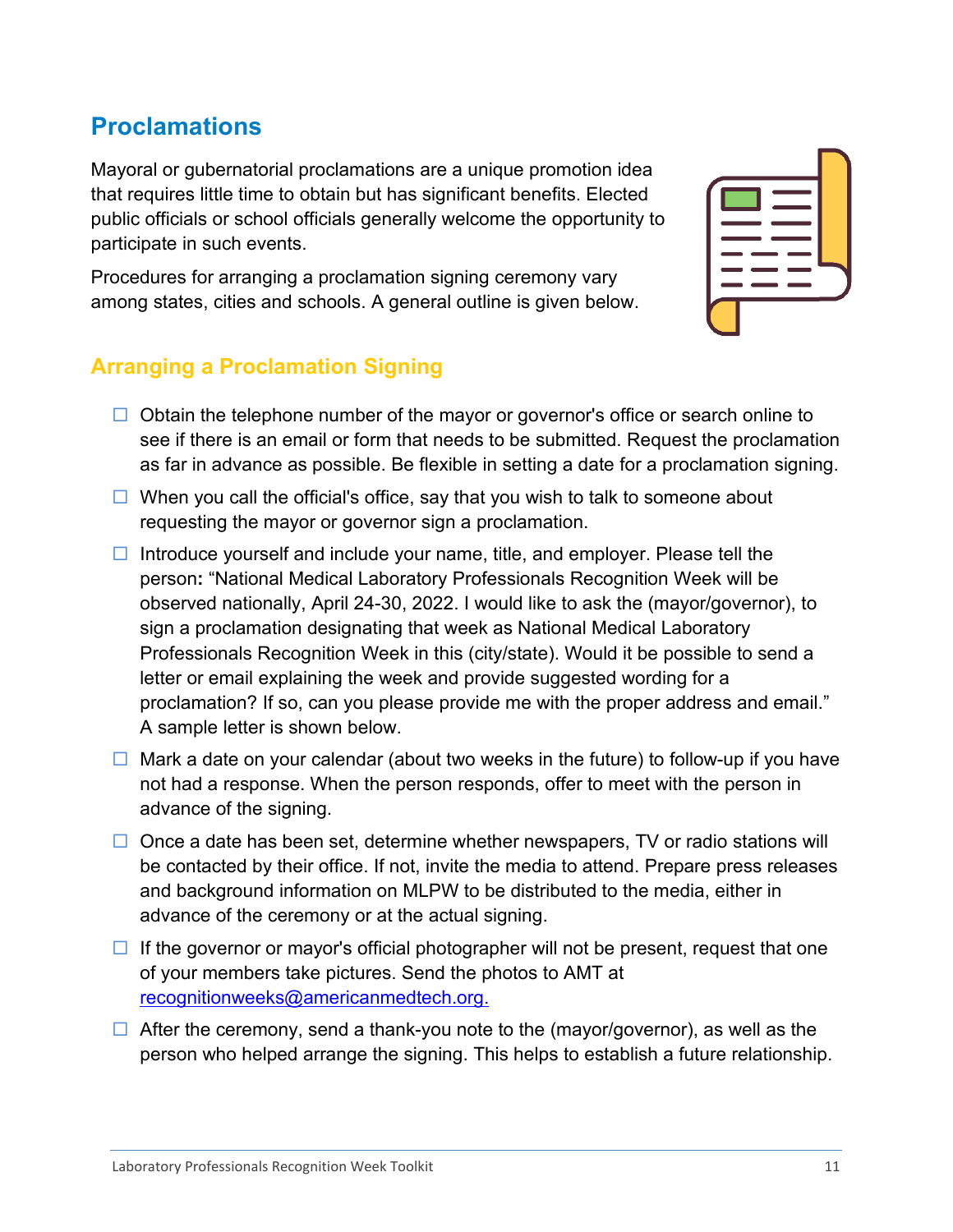#### <span id="page-11-0"></span>**Example of Proclamation Letter**

Dear \_\_\_\_\_\_\_\_\_\_\_:

National Medical Laboratory Professionals Recognition Week will be observed nationally on April 24-30, 2022. This week recognizes the contributions of laboratory professionals whose efforts help give our nation the best possible health care.

I am the National Medical Laboratory Professionals Recognition Week Coordinator for (state/city/district). I am writing today to request the week of April 24-30, 2022, to be officially recognized in (state/city). I am requesting that (mayor/governor) participate in a ceremony at (his/her) office to sign a proclamation declaring a celebration of the week.

The wording for a suggested proclamation is attached. I have also included a schedule close to the actual week during which it would be appropriate to hold the ceremony.

Please let me know if this schedule includes a convenient time for the (mayor/governor). I look forward to hearing from you regarding the approval of the proclamation and a reserved day and time for the signing. In the meantime, please feel free to contact me, and I will be happy to answer any questions you may have. I appreciate your interest. Thank you.

*Sincerely,*

*(Your name) (Address) (Telephone number)*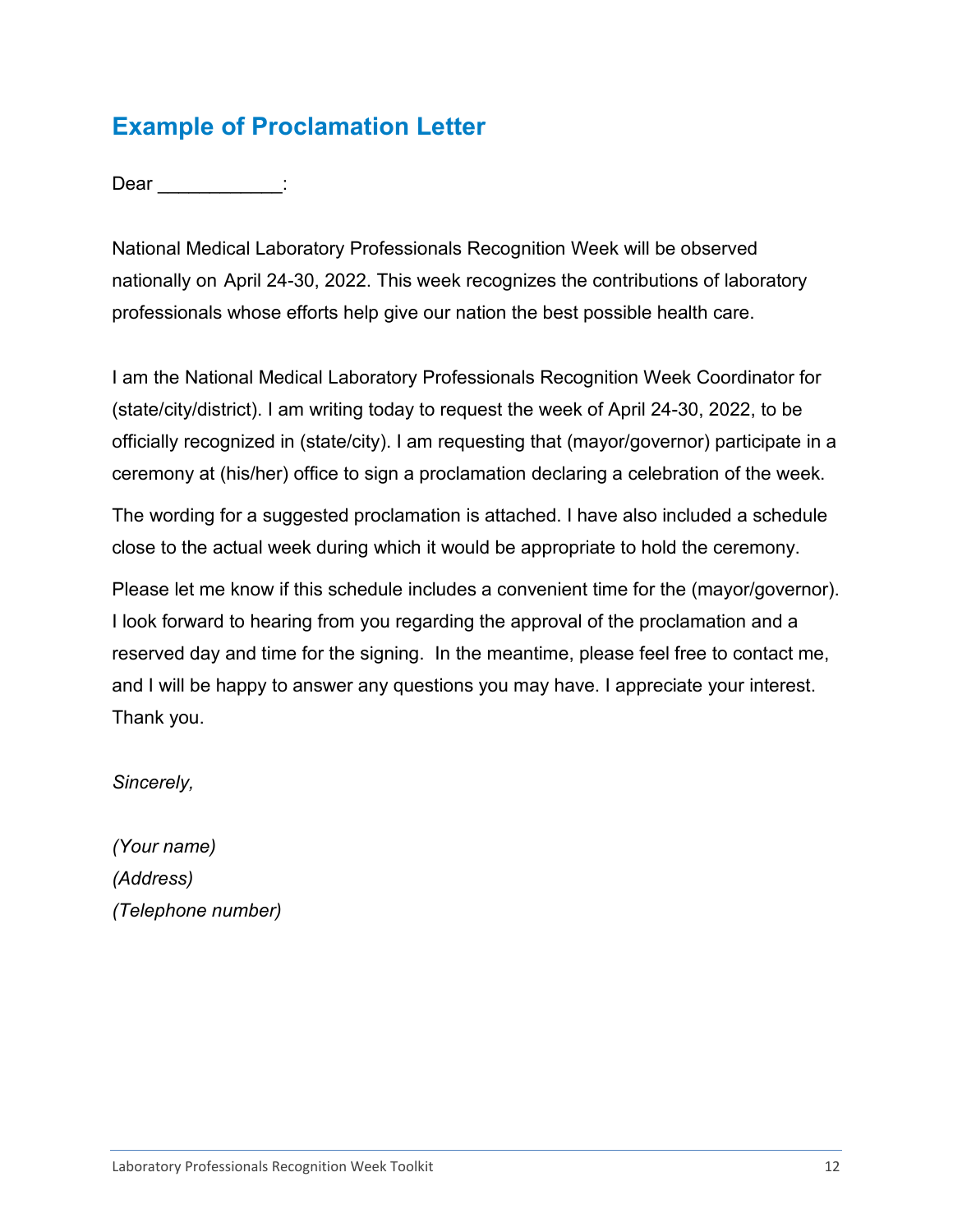#### <span id="page-12-0"></span>**Sample Proclamation**

| <b>WHEREAS,</b> | the health of all Americans depends upon educated minds<br>and trained hands; and                                                                                           |
|-----------------|-----------------------------------------------------------------------------------------------------------------------------------------------------------------------------|
| <b>WHEREAS,</b> | the practice of modern medicine at the exacting standards we now<br>enjoy would be impossible without the scientific tests performed daily<br>in themedical laboratory; and |
| <b>WHEREAS,</b> | these multi-skilled professionals help create a professional<br>and comforting atmosphere for patients by offering them<br>guidance and support, and                        |
| <b>WHEREAS,</b> | through this dedication laboratory professionals of the United<br>States have made a vital contribution to the quality of health<br>care.                                   |
| NOW THEREFORE,  | I, (name) __________, Mayor/Governor of the (City, State) of<br>(name), do hereby proclaim the week of April 24-30, 2022                                                    |

#### as: **National Medical Laboratory Professionals Recognition Week**

and urge all citizens to recognize and support the vital service provided by laboratory professionals for the benefit of all citizens.

IN WITNESS, WHEREOF, I have hereunto set my hand and caused the seal of the (city/state) of (name), to be affixed this (day) of (month), 2022.

*(Name of Mayor/Governor)*

\_\_\_\_\_\_\_\_\_\_\_\_\_\_\_\_\_\_\_\_\_\_\_\_\_\_\_\_\_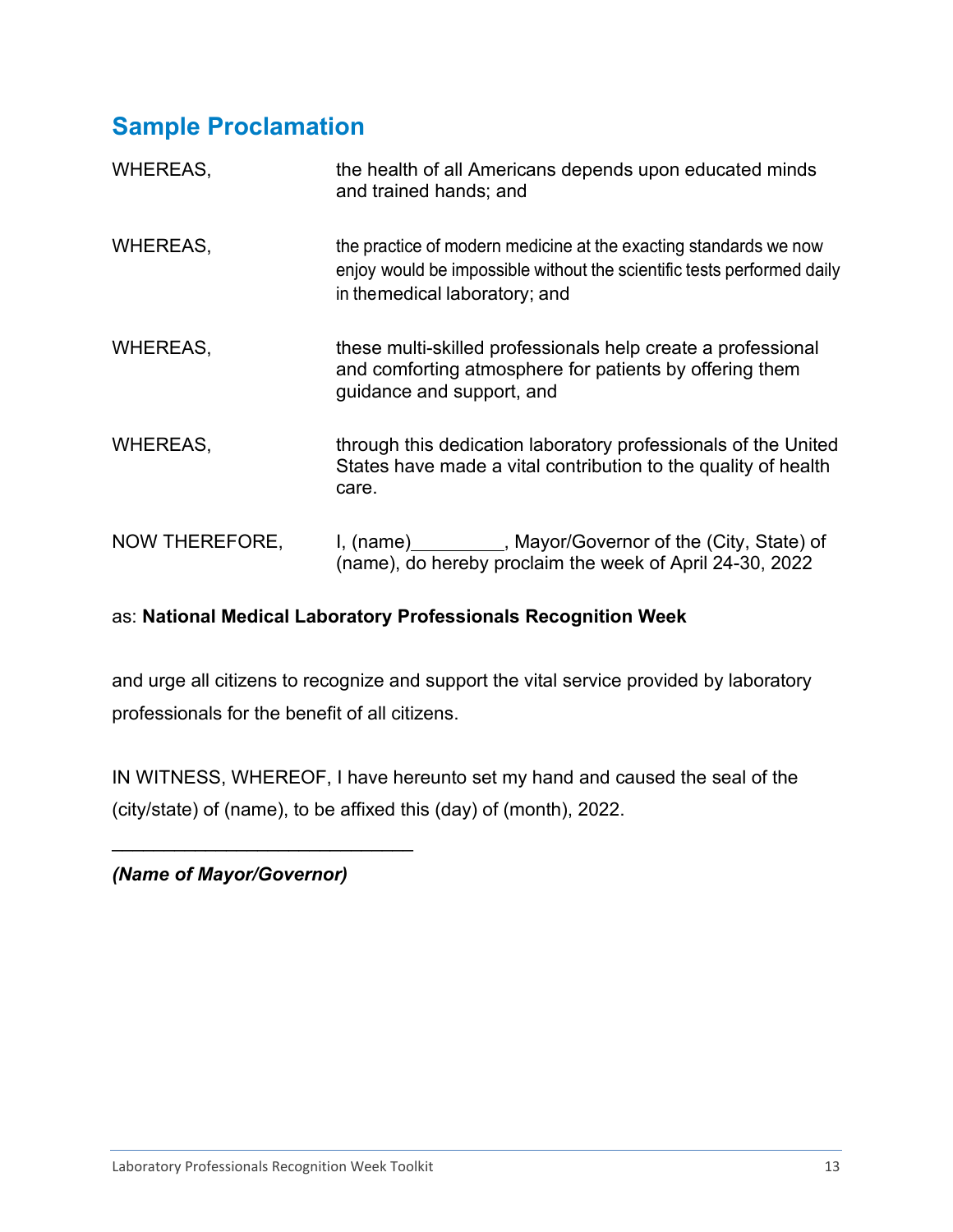#### <span id="page-13-0"></span>**Sample Press Release**

#### **News Release**

#### **Contact Information:**

Name, phone and email

#### **For Immediate Release**

#### **National Medical Laboratory Professionals Recognition Week** April 24-30, 2022

**Date, your City, your State** – The (insert your group's name/affiliation) along with the medical laboratory professionals (MT, MLT, MDTs) of American Medical Technologists (AMT) will be observing National Medical Laboratory Professionals Recognition Week (MLPW), April 24-30, 2022. Honoring the critical role and the professional excellence that laboratory professionals provide in the delivery of healthcare to patients is an important step in growing the awareness of the profession. The 2022 theme, "Laboratory Professionals, Get Results" further emphasizes their commitment as a vital member of the healthcare team.

The following community events, celebrations and recognition events are scheduled:

(List events, date, time, place and contact name for each event.) (If no events are planned, but you want to send a press release, the following paragraph can be inserted here: "In addition to MLPW activities headed by AMT and state societies, numerous hospitals, laboratories, clinics, physician offices and schools around the country will hold celebrations to benefit the general public.")

Laboratory professionals certified by AMT as MT, MLT, MDT must pass a rigorous exam and have the required education and experience to receive this professional certification. Whatever the setting — behind the scenes or out in your community —